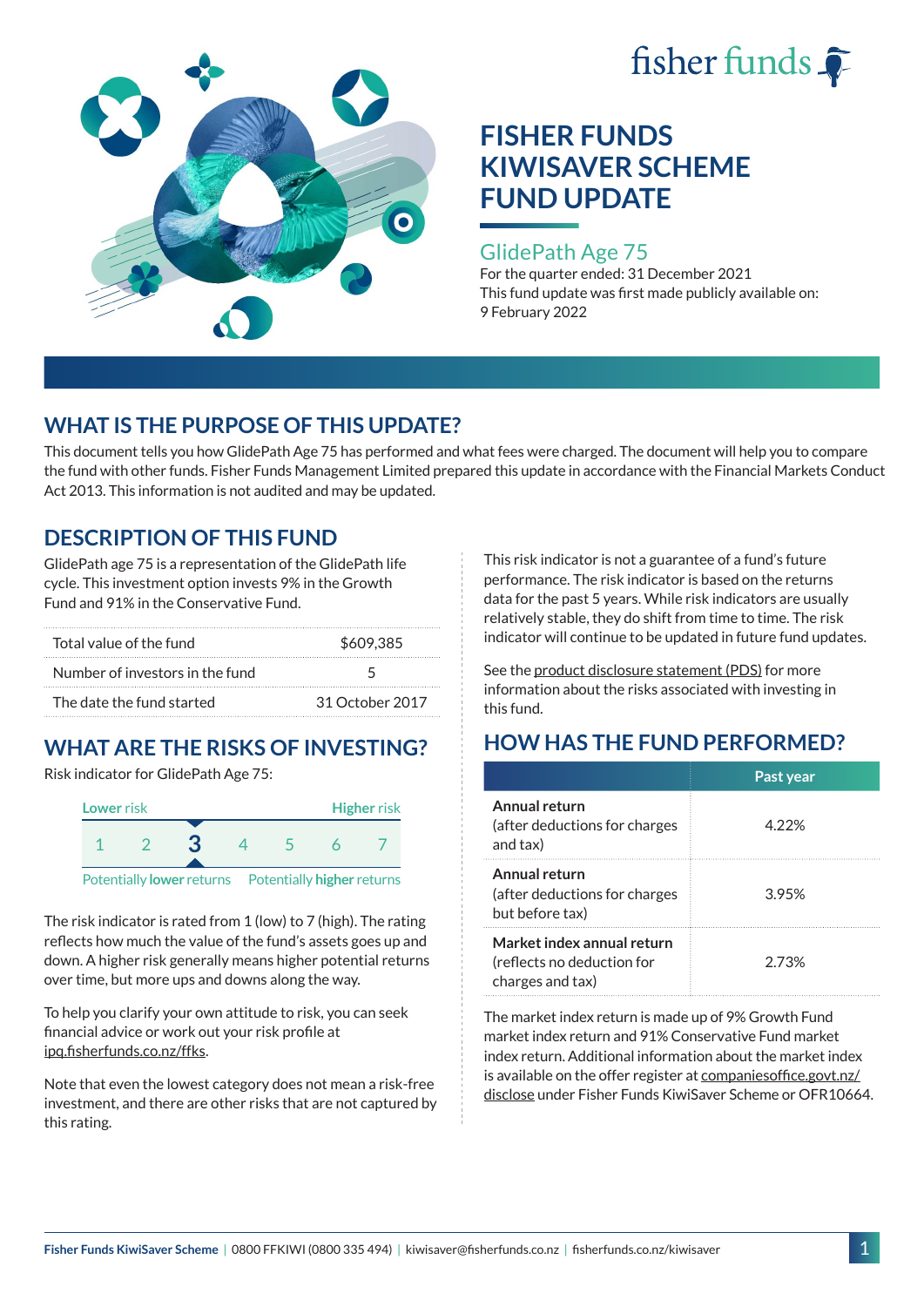# **ANNUAL RETURN GRAPH**



This shows the return after fund charges and tax for each year ending 31 March since the fund started. The last bar shows the average annual return since the fund started, up to 31 December 2021.

**Important:** This does not tell you how the fund will perform in the future.

Returns in this update are after tax at the highest prescribed investor rate (PIR) of tax for an individual New Zealand resident. Your tax may be lower. The market index return reflects no deduction for charges and tax.

### **WHAT FEES ARE INVESTORS CHARGED?**

Investors in GlidePath Age 75 are charged fund charges that include GST. In the year to 31 March 2021 these were:

|                                                         | % of net asset value   |  |
|---------------------------------------------------------|------------------------|--|
| <b>Total fund charges</b>                               | 1.07%                  |  |
| Which are made up of:                                   |                        |  |
| <b>Total management and</b><br>administration charges   | 0.94%                  |  |
| Inding:                                                 |                        |  |
| Manager's basic fee                                     | 0.86%                  |  |
| Other management and<br>0.08%<br>administration charges |                        |  |
| Total performance-based fees <sup>1</sup>               | 0.13%                  |  |
| Other charges:                                          | \$ amount per investor |  |
| Annual account fee                                      | 23.40                  |  |

\* The account fee reduced from \$1.95 per month (\$23.40 per annum) to \$1.50 per month (\$18 per annum) on 1 September 2021.

There is no extra charge for GlidePath. The annual fund charges for the underlying fund(s) apply.

Small differences in fees and charges can have a big impact on your investment over the long term.

## **EXAMPLE OF HOW THIS APPLIES TO AN INVESTOR**

Sarah had \$10,000 in the fund at the start of the year and did not make any further contributions. At the end of the year, Sarah received a return after fund charges were deducted of \$422 (that is 4.22% of her initial \$10,000). Sarah also paid \$23.40 in other charges. This gives Sarah a total return after tax of \$398.60 for the year.

# **WHAT DOES THE FUND INVEST IN?**

#### **Actual investment mix**

This shows the types of assets that the fund invests in.



\* Other – refers to an investment in a portfolio of listed property and listed infrastructure assets.

### **Target investment mix**

This shows the mix of assets that the fund generally intends to invest in.



\* Other – refers to an investment in a portfolio of listed property and listed infrastructure assets.